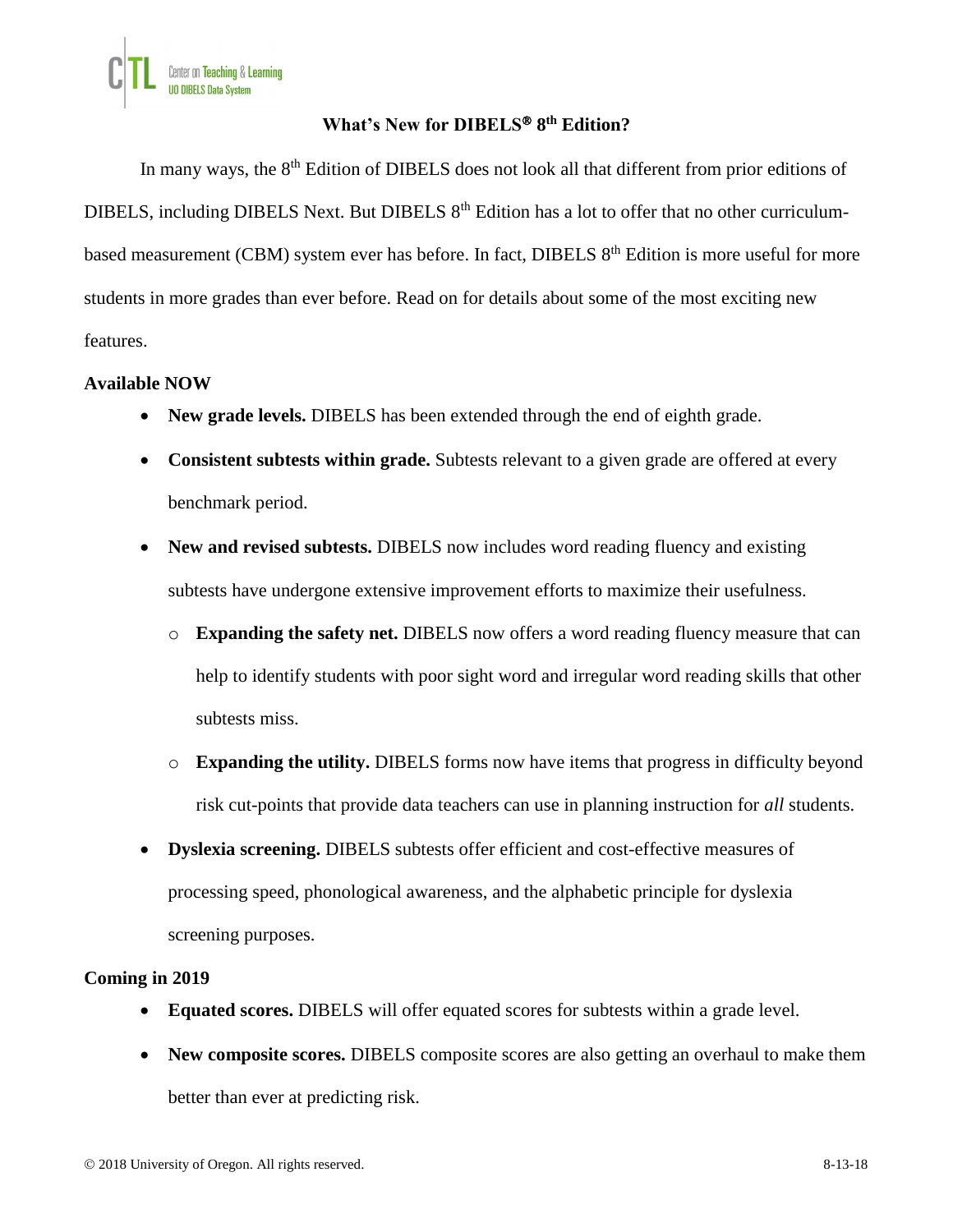## **New Grade Levels and Greater Consistency**

DIBELS 8<sup>th</sup> Edition offers consistent subtests across all three benchmark periods within each grade. That means you can track students' progress in multiple skills over the course of a year. Even better, DIBELS 8<sup>th</sup> Edition now extends all the way through eighth grade. That means you can screen and monitor student progress through the end of middle school.

#### **New and Revised Subtests**

DIBELS 8<sup>th</sup> Edition discontinues a few old DIBELS subtests, revises other existing subtests, and introduces a new subtest. The discontinued subtests – *First Sound Fluency (FSF)*, *Initial Sound Fluency (ISF)*, *Word Use Fluency (WUF)*, and *Retell Fluency (RTF)* – have been dropped because historically they have yielded little additional useful information beyond what other subtests provide. DIBELS has added a new subtest: *Word Reading Fluency (WRF)*. The addition of WRF **expands the safety net** for identifying students at risk for not meeting proficiency standards in reading. Also, all of the other DIBELS subtests have undergone substantial revision to improve how informative DIBELS measures are. Items progress in difficulty past the risk cut-scores so that DIBELS subtests now provide instructionally relevant data for all students, thereby **expanding the utility** of DIBELS. DIBELS Maze (formerly DAZE) is still undergoing significant revision and will be available in 2019.

*Letter Naming Fluency (LNF)* **now accounts for how frequently letters appear in both upper- and lower-case forms.** To better control differences in difficulty between forms, consistent rules are used in both kindergarten and first grade regarding when less frequent letters can appear on the forms. Each form in both grades begins with a sampling of the 20 most frequently seen letters (Jones & Mewhort, 2004), thereby preventing students from getting frustrated by forms that begin with rarer letters, such as X or q. The kindergarten version of LNF also only assesses the 40 most commonly seen upper- and lower-case letters, while the first grade version assesses 49 upper and lower case letters.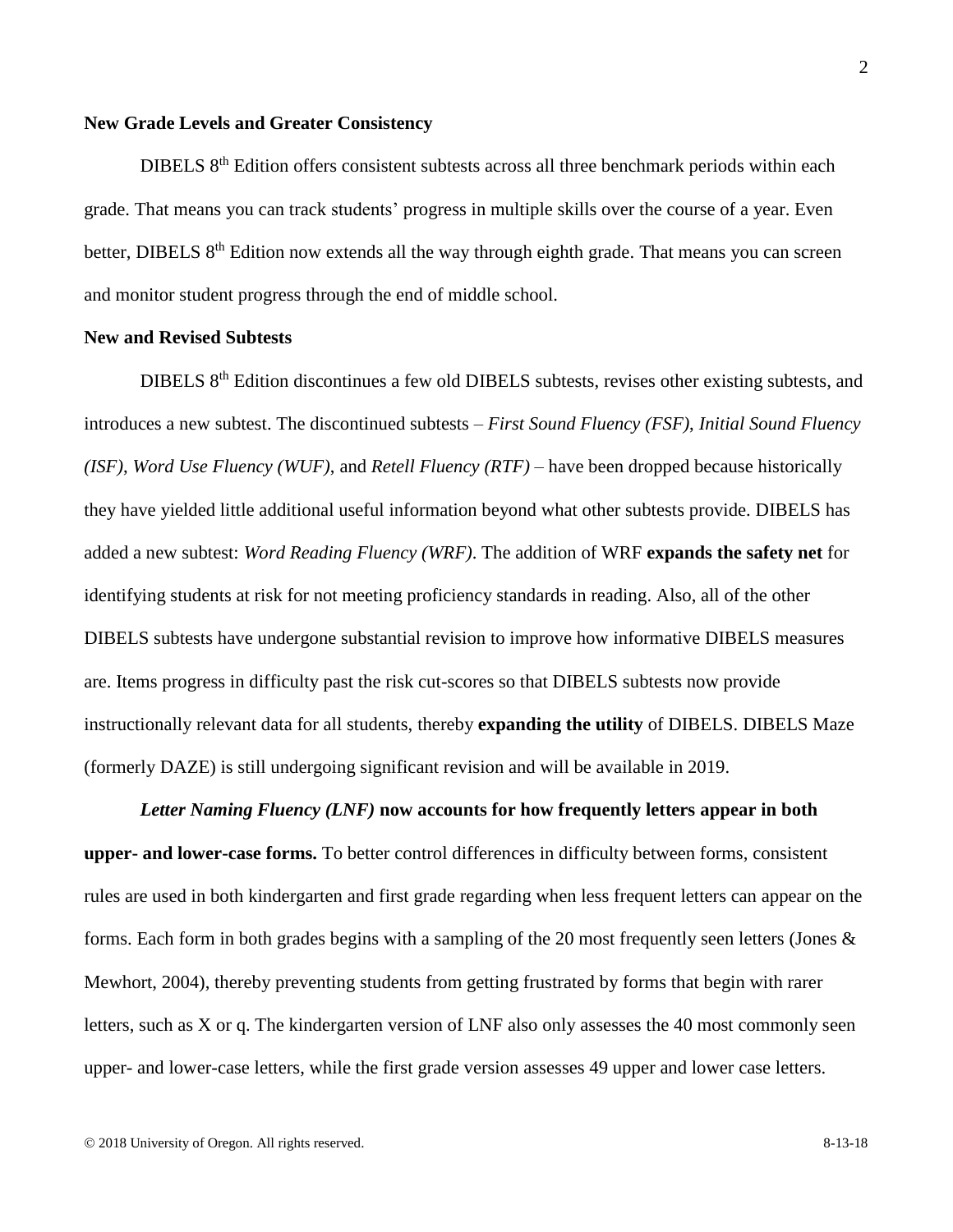LNF *excludes* three letters on all forms: upper- and lower-case W and lower-case L. Although these are obviously important letters for students to know, they introduce real problems in a fluency assessment. W is the only letter with a multi-syllabic name: three syllables to be exact. As a result, any time W appears, it takes three times as long to name as other letters, which negatively affects a student's LNF score. The lower-case L (1) was eliminated because it is easily confused with both the upper-case I and the number 1. Not only does this visual similarity pose problems for students, but it has also historically created scoring problems for the adult administering the assessment. By eliminating these letters, each included item (or letter) is equally challenging, other than in terms of its frequency in printed language.

*Phonemic Segmentation Fluency (PSF)* **now accounts for both word frequency and the number of phonemes in a word.** All forms draw only from the 2,500 most frequent words in English (Balota et al., 2007) to prevent vocabulary familiarity from interfering with student performance. In addition, to better control differences in difficulty between forms, consistent rules are used in both grades regarding where less frequent words can appear on the forms. Moreover, spelling patterns are ordered in terms of the number of phonemes, proceeding from two phoneme words to words with progressively more phonemes.

In kindergarten, the first 20% of items have two phonemes, while the remaining 80% have three phonemes. In this way, PSF now avoids the distinct floor effects (i.e., many students scoring zero) in kindergarten that have plagued previous versions and, thus, eliminates the need for a separate measure of initial sound fluency. In first grade, the progression in difficulty is a bit more rapid, with the first 13% of items having two phonemes and then increasing in phonemes with additional increases after every eight items.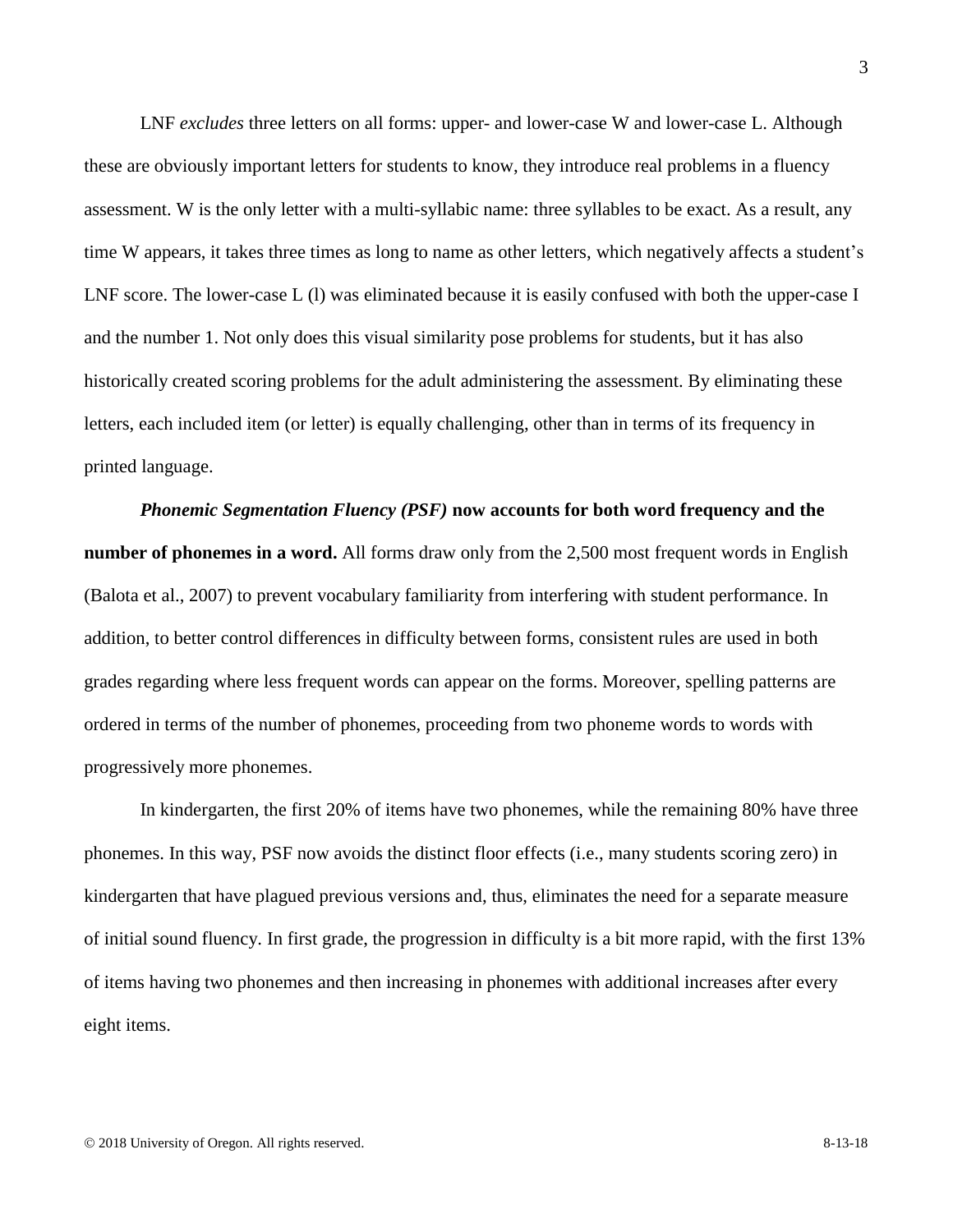*Nonsense Word Fluency (NWF)* **now accounts for the frequency of spelling patterns.** Forms account for the frequency with which spelling letter combinations appear (Jones & Mewhort, 2004; Norvig, 2012). As a result, all forms utilize only phonetically regular letter combinations that actually appear in English. Thus, students will no longer be asked to decode nonsense words like *fev* or *kaj*, and nonsense words like *kex* will appear less often than ones like *lat*.

We have also expanded the spelling patterns assessed beyond simply consonant-vowelconsonant (CVC). While kindergarten forms are limited to CVC patterns, the first grade forms also include vowel-consonant (VC) spelling patterns. In addition, the latter half of first grade forms include additional spelling patterns typically taught in first grade, thus increasing the instructional relevance of this DIBELS subtest. DIBELS 8<sup>th</sup> Edition also now offers NWF in second and third grade by including more complex phonics patterns in these grades. As a result, DIBELS NWF forms will provide instructionally relevant information even for students who are at minimal risk in kindergarten through third grade. New spelling patterns included in first through third grade appear in the table below. Table 1. *Examples of First through Third Grade NWF Spelling Patterns*

| Pattern                 | Grade introduced | Example non-word |
|-------------------------|------------------|------------------|
| <b>CVCe</b>             |                  | bace             |
| CVr(C)                  |                  | zart             |
| <b>CVCC</b>             |                  | melb             |
| <b>CCVC</b>             |                  | scap             |
| <b>CCVCC</b>            |                  | brold            |
| (C)CVVC(C)              |                  | geap             |
| <b>CVCC<sub>y</sub></b> |                  | foddy            |
| (C)V(CVC(C)             |                  | copalp           |
| (C)VC(CVC(C)            |                  | fudpelm          |

Another improvement to NWF is that we have gone back to scoring words recoded correctly (WRC) rather than whole words read (WWR). Whereas with WWR children only earn credit if a nonsense word is read correctly at first sight (i.e., without sounding out), with WRC they also receive credit if they blend after sounding out a nonsense word. Since both methods of scoring predict student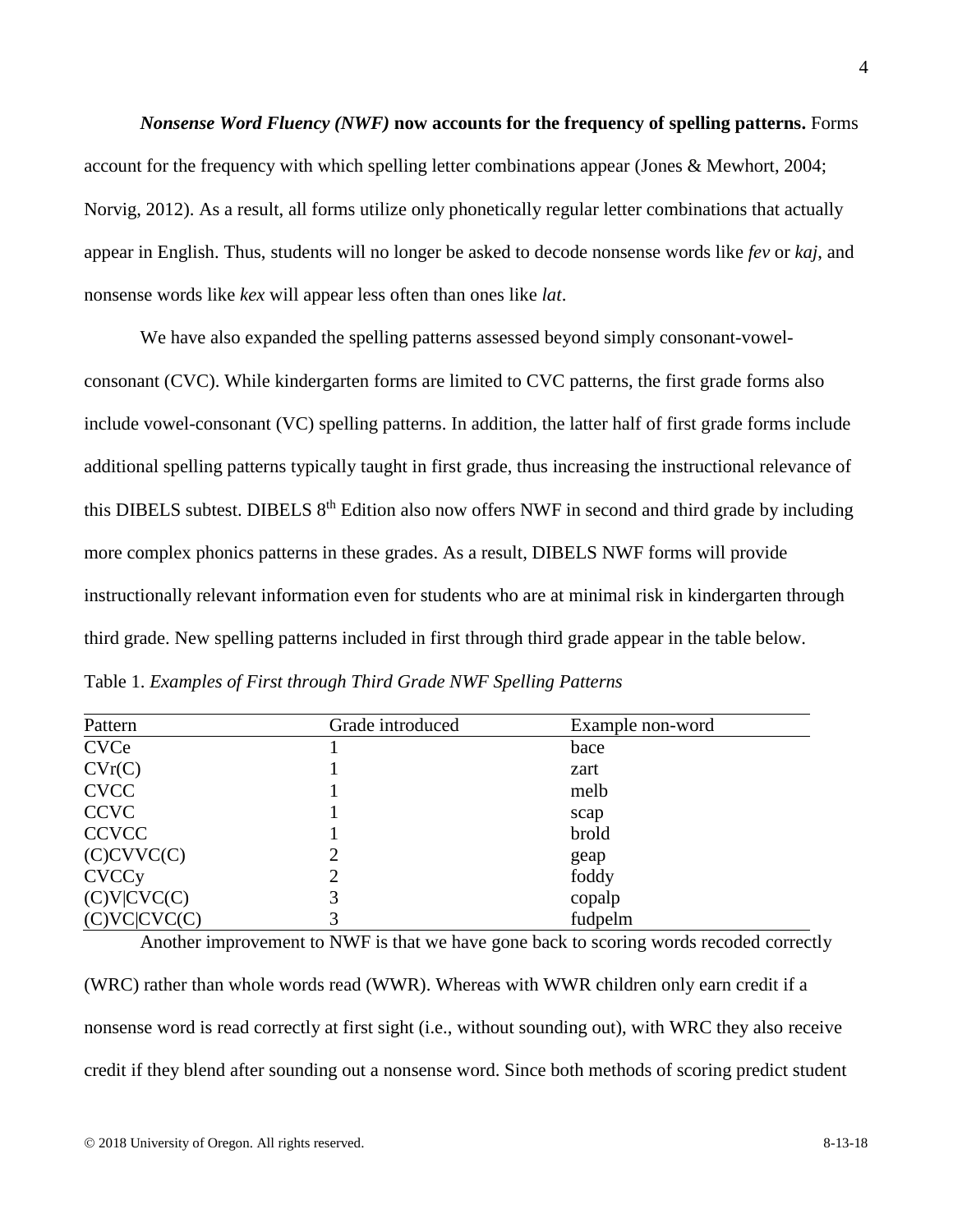risk, in DIBELS 8<sup>th</sup> Edition, children get credit for blending nonsense words whether they sound them out first or not.

*Word Reading Fluency (WRF)* **is now part of the DIBELS assessment system.** A part of reading not previously assessed in DIBELS is sight word reading out of context. While most CBM systems assess either nonsense word reading *or* real word reading, DIBELS 8<sup>th</sup> Edition offers tests of *both* NWF and WRF in kindergarten through third grade. WRF targets real words based on age of acquisition in children's vocabulary (Brysbaert & Biemiller, 2017) and their frequency in written text (Balota et al., 2007).

In DIBELS 8<sup>th</sup> Edition, WRF assesses only words that are typically acquired orally in or before a given grade. This innovation reduces the likelihood that children will encounter words on the assessment that they have never heard before and are not expected to know. In addition, each form starts with a sample of the most frequent words seen in text and then moves on to less frequent words in the latter half. In this way, WRF yields instructionally relevant information both for students at risk and students at minimal risk. Finally, DIBELS WRF accounts for word complexity, as measured by the number of syllables in a word. All forms include one-syllable words. Grades 1-3 include two-syllable words, and Grades 2-3 include three-syllable words. In Grade 3, we also included words with more than three syllables, but again only those that are typically acquired by Grade 3 and are frequently seen in print.

These features ensure the instructional relevance of DIBELS WRF results for all children. Importantly, our research has shown that the inclusion of WRF helps to identify students at risk who might otherwise be missed by other DIBELS subtests.

*Oral Reading Fluency (ORF)* **only requires one passage per benchmark period and passages are now written by experienced authors.** DIBELS 8<sup>th</sup> Edition marks the first time that DIBELS ORF requires only *one* passage to be administered per benchmark period. Research has shown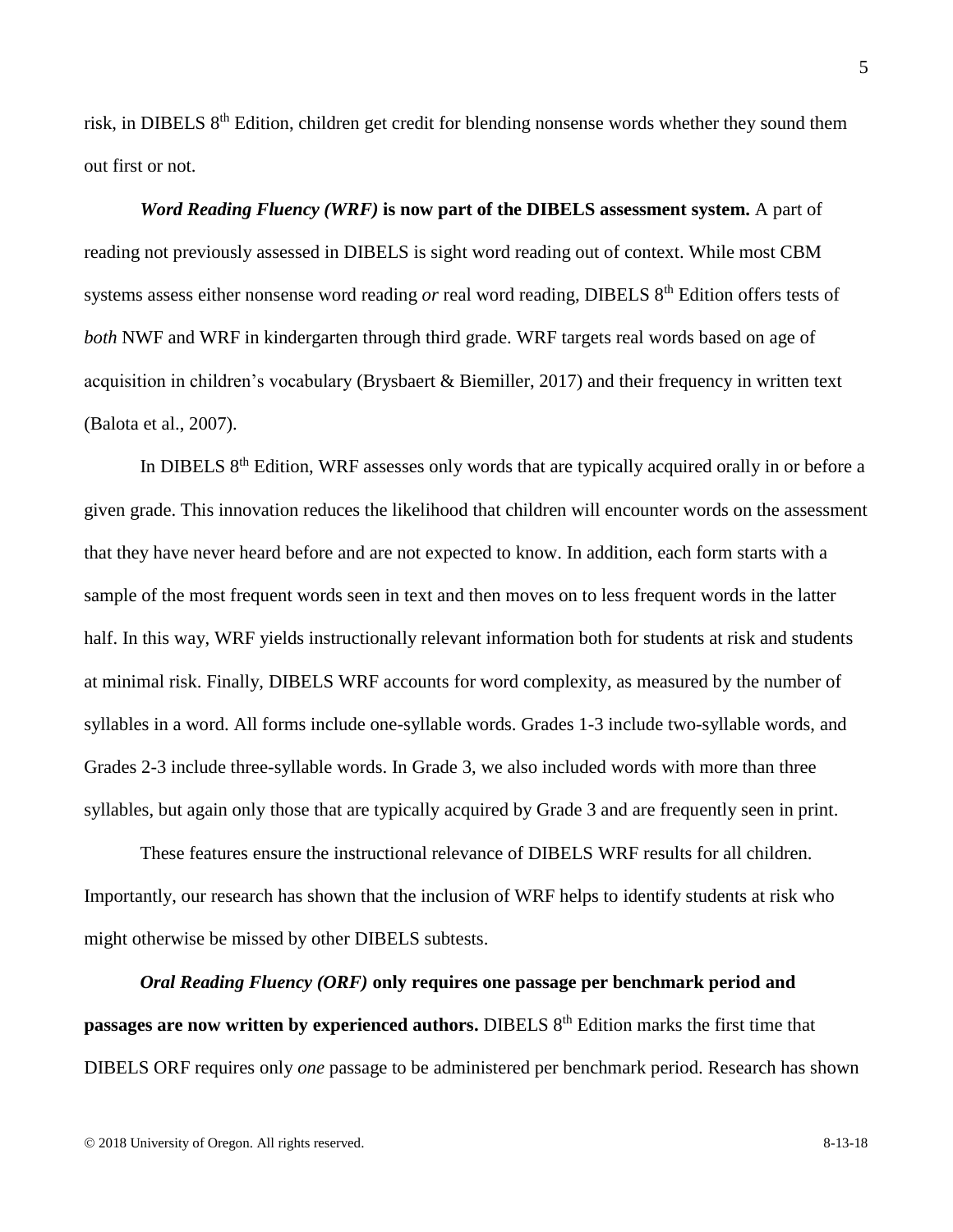that administering more than one passage does little to improve the reliability and validity of ORF, meaning that the supposed benefits of administering three passages just does not pan out (Baker et al., 2015; Petscher & Kim, 2011). Instead, equating, which is described in the next section, is a more efficient means of reducing the impact of differences in difficulty across ORF passages on student performance (Albano & Rodriguez, 2012; Betts, Pickart, & Heistad, 2009; Francis et al., 2008; Stoolmiller et al., 2013).

An additional unique and exciting feature of DIBELS  $8<sup>th</sup>$  Edition ORF passages is that they were written by published authors and elementary and middle school teachers, most of whom had previous experience writing for children. In addition, authors had diverse backgrounds, came from across the US, and had experience writing in a range of genres. In addition, *all* ORF passages were reviewed by a panel of parents and former teachers for developmental appropriateness and text complexity in the grades for which they were intended. Passages deemed inappropriate, too complex, or not complex enough for a given grade were either revised (and reviewed again) or discarded. As a result, ORF passages are not only more engaging for both children and test administrators, but also feel more authentic and appropriate for the grades in which they appear.

**Maze (formerly known as Daze) passages are now written by experienced authors and include several other improvements.** In 2019, DIBELS 8<sup>th</sup> Edition will offer new maze measures. The new version of maze will be based on research that has shown consistently that maze measures tend to get at only very low-level comprehension. To make DIBELS maze measures more informative, several innovations are underway. First, as with ORF, maze passages are written by published authors and experienced teachers. Second, more work has gone into the selection of distractors. Third, we have revised formatting to make reading the passages easier on the eye. Finally, maze measures will be available in second through eighth grade instead of only third through sixth.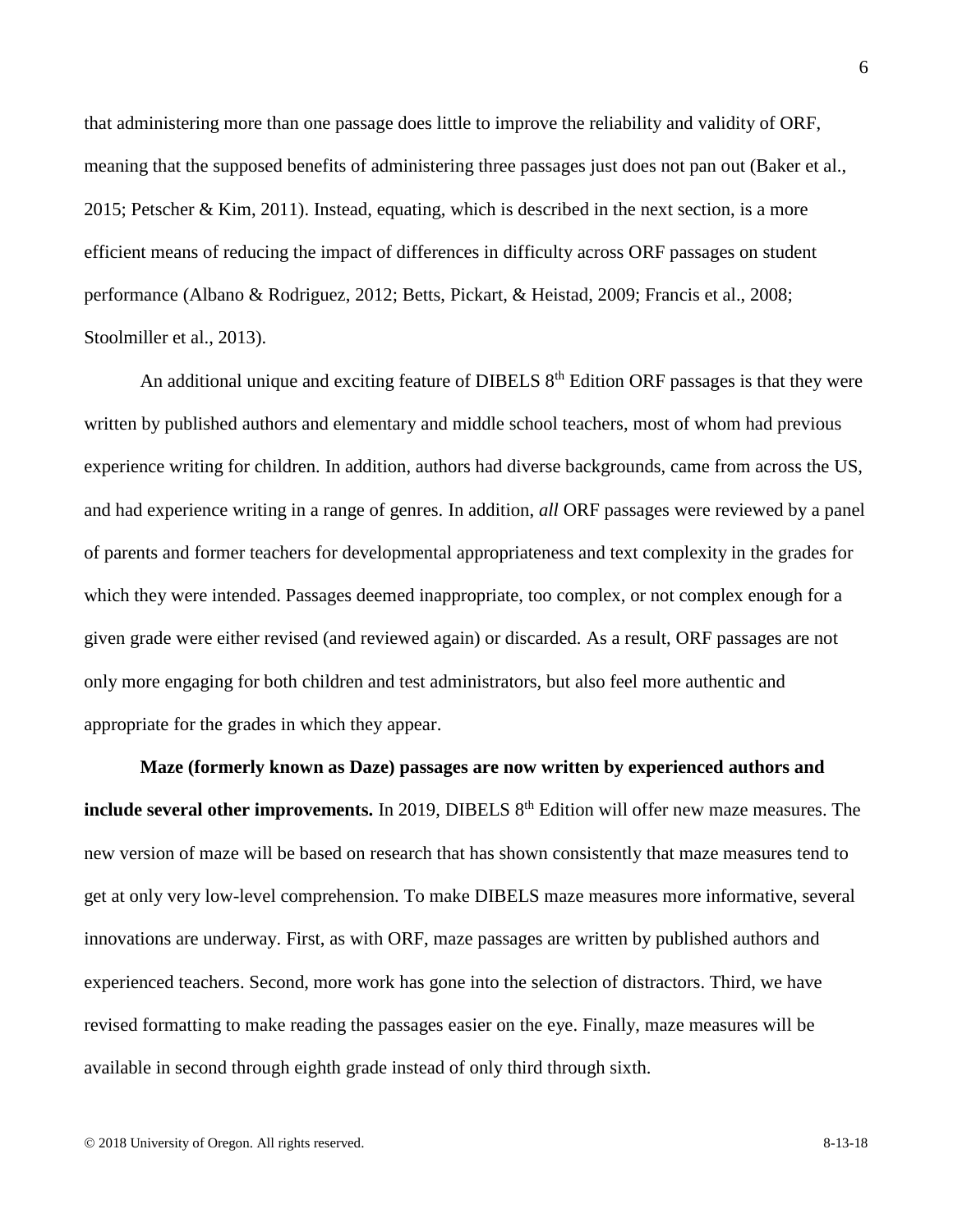## **Dyslexia Screening**

DIBELS 8<sup>th</sup> Edition is also undergoing study as a dyslexia screener. DIBELS cut-scores detect risk for reading problems, including dyslexia, making DIBELS measures an efficient and cost-effective way to screen for dyslexia. In addition, to improve DIBELS 8<sup>th</sup> Edition's validity for these purposes, the LNF, PSF, and NWF measures are being validated against other measures of rapid automatized naming (RAN), phonological awareness, and the alphabetic principle that are typically used in dyslexia identification. As a result, DIBELS users can be confident that their screening measures are just as trustworthy for dyslexia screening as they are for detecting risk of not meeting end-of-year proficiency expectations.

## **Equated Scores**

DIBELS 8<sup>th</sup> Edition offers not only raw scores, but will also offer equated scores starting in 2019. Equated scores are a solution for a well-known problem among all CBMs: differences in difficulty between forms (Albano & Rodriguez, 2012; Betts et al., 2009; Francis et al., 2008; Stoolmiller et al., 2013). The point and promise of equating are illustrated using a weight-lifting analogy and then ORF as an example, but it applies across DIBELS subtests.

In weight-lifting, it is generally accepted that lifting more weight takes more effort (and may proceed more slowly) than lifting less weight. If we assume the number of successful lifts is the metric of interest, then a person lifting 100 pounds would be expected to do more poorly than a person lifting 10 pounds. We would give the person lifting 100 pounds a lot more credit for each lift than the one lifting 10. Equating is a statistical way of giving more credit when tasks are more difficult, so that scores (here number of successful lifts) can be compared more fairly. A very simple way to equate (though not necessarily the best way) would be to give the person lifting 100 pounds 10 times the credit for each lift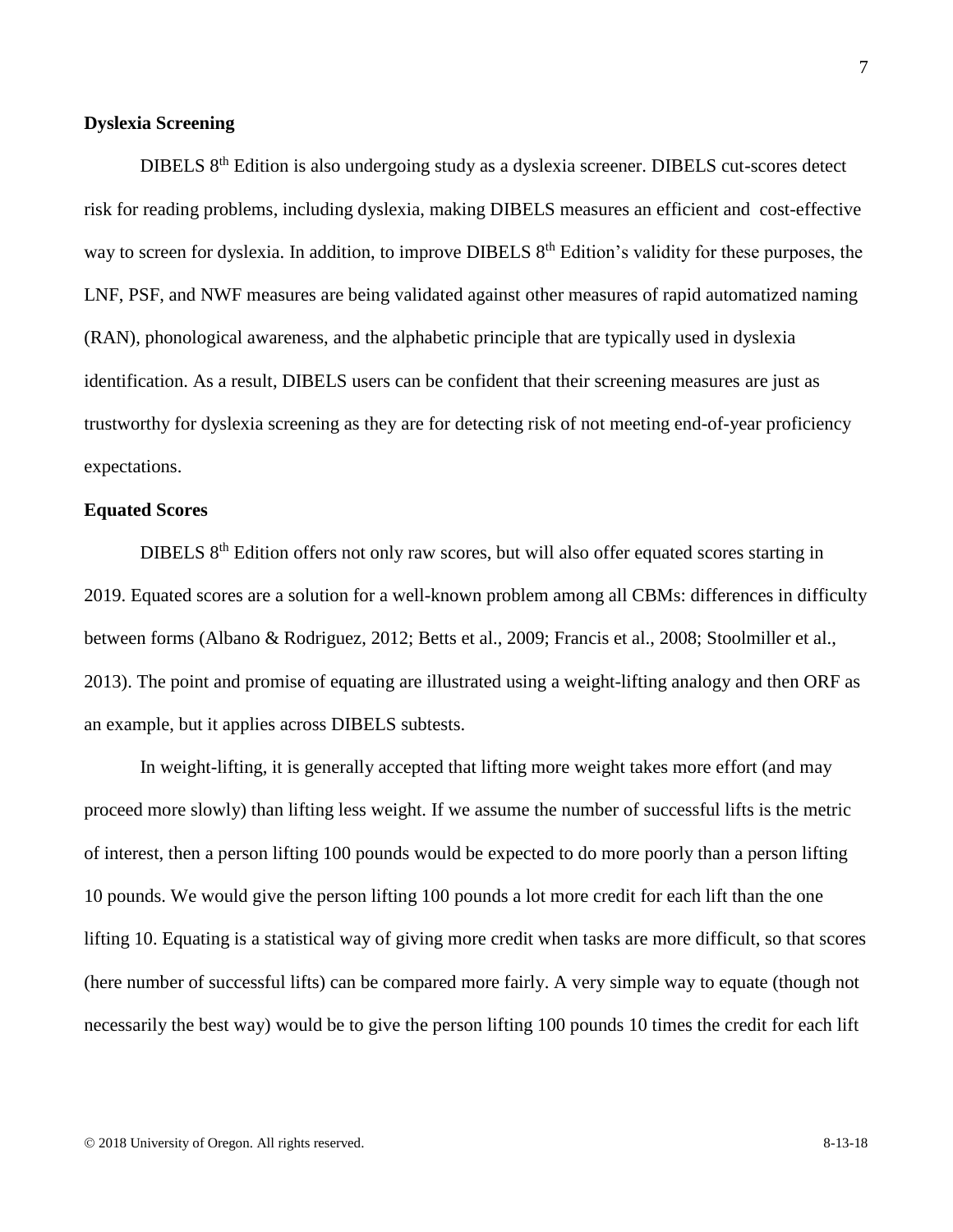as the person lifting 10 pounds gets for each lift. Then, if the person lifting 100 pounds only completes 10 lifts, that person would get credit for having completed the equivalent of 100 ten-pound lifts.

For anyone who has ever administered ORF to students, differences between passages are particularly obvious. Without equating, differences between performances on two passages could be due to:

- 1. Genuine student growth (or decline),
- 2. Student background knowledge and vocabulary, and/or
- 3. Differences in the difficulty of the passages.

For example, the fourth grade winter benchmark for DIBELS 6<sup>th</sup> Edition included three passages entitled *The Lion and the Mouse* (a fable), *Airplane History* (an expository passage), and *The Tenth Birthday Party* (a modern-day narrative). Although these passages were chosen for being "fourth-grade level" based on readability formulas, there is much more that goes into passage difficulty than what readability formulas can capture. In fact, those who have administered these passages know that students tend to perform best on *The Tenth Birthday Party* and worst on *Airplane History*. These differences have more to do with genre and specialized background knowledge than with readability and is what the Common Core State Standards refer to as text complexity.

Equating is a statistical approach to taking the differences in difficulty between passages (and forms of the other DIBELS subtests) into account when looking across multiple scores. When students read a more difficult passage more slowly on average than an easier passage at the same grade level, scores are adjusted to reflect the greater difficulty of the form read more slowly. By equating, we better assure that differences in scores reflect genuine change over time and genuine differences between students rather than differences between forms. When we know the average difficulty of reading a specific passage aloud (or completing a form of any other DIBELS subtest), we are able to interpret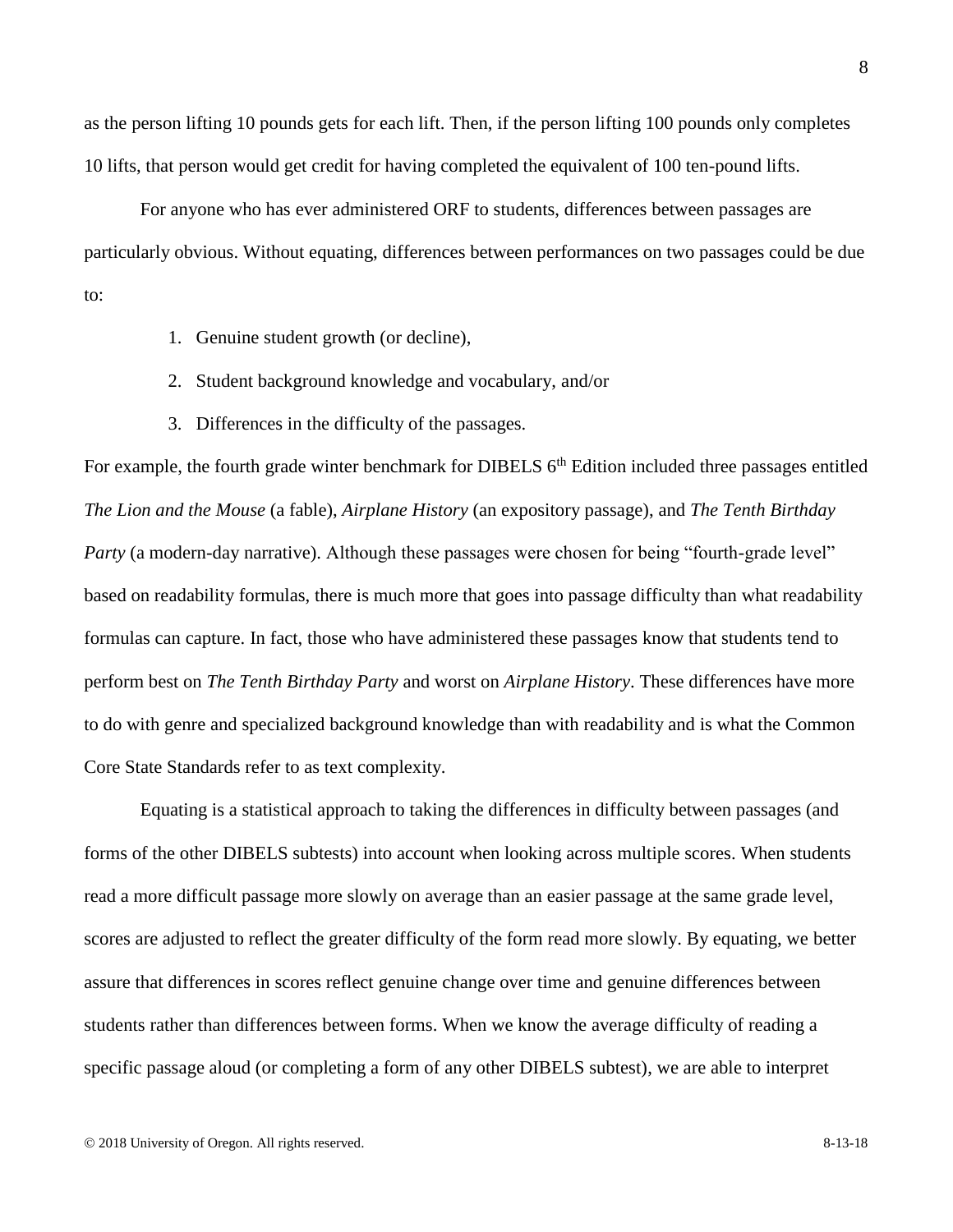scores more fairly. Thus, we can translate the score of a student who reads a difficult passage at 120 correct-words-per-minute (CWPM) and the score of a student who reads an easy passage at 150 CWPM onto the *same scale*. This kind of scaling is especially important when we are trying to understand whether and how much students have progressed in their reading skills.

In 2019, DIBELS 8<sup>th</sup> Edition will offer equated scores across benchmark assessments within a grade, which makes interpreting change in performance over time much more straightforward. For subtests that offer progress monitoring measures, these will also have equated scores, meaning progress monitoring becomes more reliable than in the past. It also means that benchmark assessment of ORF can be done even more reliably with a single passage.

## **New Composite Scores**

In 2019, DIBELS 8<sup>th</sup> Edition will also offer new composite scores. A major drawback of the old composite scores was that the composite scores were only about as accurate in predicting risk as the predominant measure for a given benchmark period. The new DIBELS 8<sup>th</sup> Edition composite scores are being designed to offer increased value in terms of not only risk prediction, but also progress and growth monitoring.

#### **DIBELS Innovations Continue**

As we hope this summary makes clear, the Center on Teaching and Learning (CTL) of the University of Oregon has been hard at work making the  $8<sup>th</sup>$  Edition of DIBELS better than ever before. The changes described here reflect our long-standing commitment to lead the field in providing schools and teachers with the most reliable and valid reading CBMs possible. Research and development are ongoing, and we will continue working diligently to provide you with the best and most informative data on your readers possible.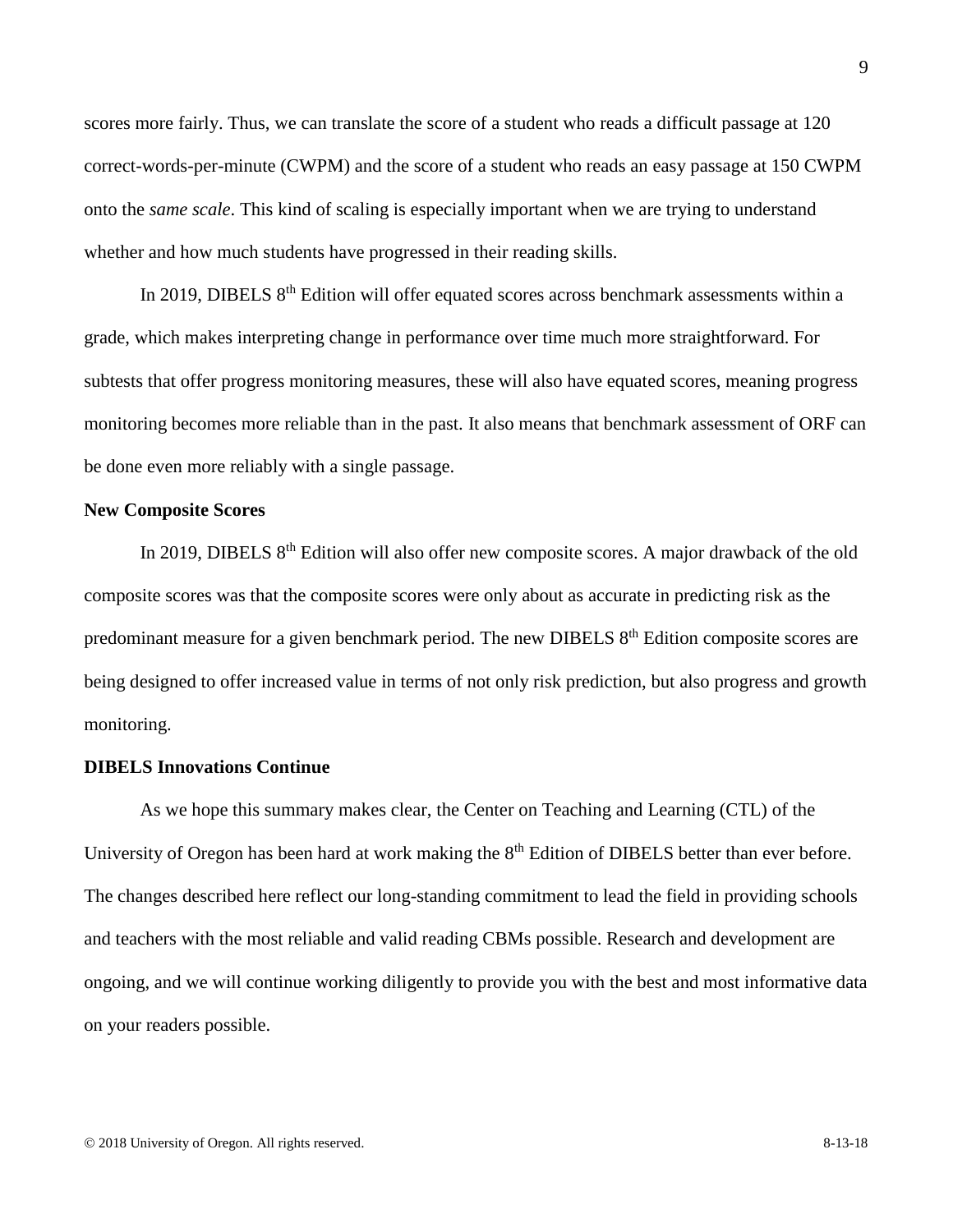#### **References**

- Albano, A. D., & Rodriguez, M. C. (2012). Statistical equating with measures of oral reading fluency. *Journal of School Psychology, 50*, 43-59.
- Baker, D. L., Biancarosa, G., Park, B. J., Bousselot, T., Smith, J.-L., Baker, S. K., Kame'enui, E. J. et al. (2015). Validity of CBM measures of oral reading fluency and reading comprehension on highstakes reading assessments in grade 7 and 8. *Reading & Writing, 28*(1), 57-104.
- Balota, D.A., Yap, M.J., Cortese, M.J., Hutchison, K.A., Kessler, B., Loftis, B., Neely, J.H., Nelson, D.L., Simpson, G.B., & Treiman, R. (2007). The English Lexicon Project. *Behavior Research Methods*, *39* (3), 445-459.
- Betts, J., Pickart, M., & Heistad, D. (2009). An investigation of the psychometric evidence of CBM-R passage equivalence: Utility of readability statistics and equating for alternate forms. *Journal of School Psychology, 47*, 1-17.
- Brysbaert, M. & Biemiller, A. (2017). Test-based age-of-acquisition norms for 44 thousand English word meanings. *Behavior Research Methods, 49* (4), 1520-1523. https://doi.org/10.3758/s13428- 016-0811-4
- Francis, D. J., Santi, K. L., Barr, C., Fletcher, J. M., Varisco, A., & Foorman, B. R. (2008). Form effects on the estimation of students' oral reading fluency using DIBELS. *Journal of School Psychology, 46*, 315-342.
- Jones, M.N. & Mewhort, D.J.K. (2004). Case-sensitive letter and bigram frequency counts from largescale English corpora. *Behavior Research Methods, Instruments, & Computers*, *36* (3), 388-396. https://doi.org/10.3758/BF03195586

Norvig, P. (2012). English letter frequency counts: Mayzner revisited. http://norvig.com/mayzner.html